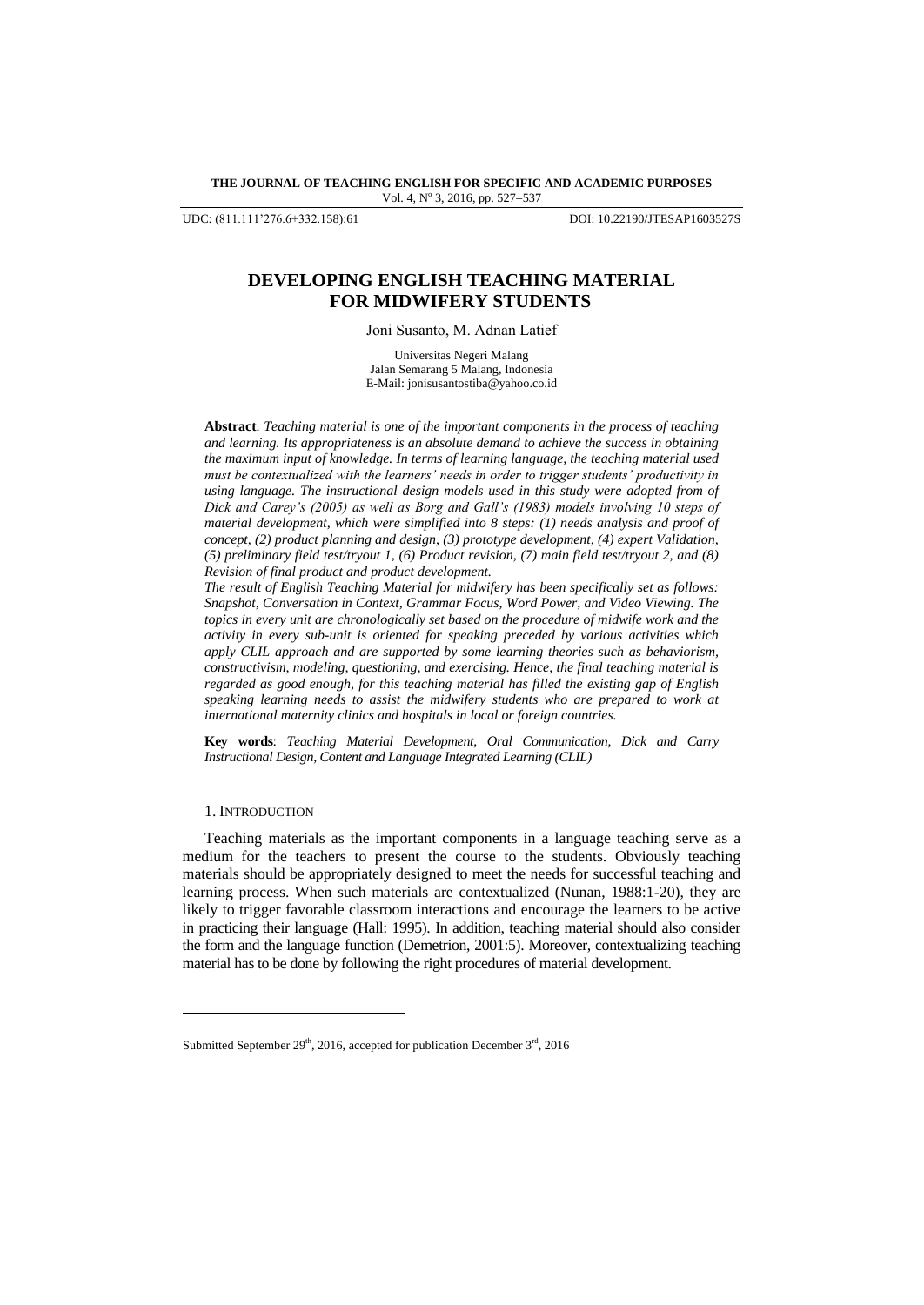### 528 J. SUSANTO, M.A. LATIEF

Strevens (1988) makes four criteria for ESP teaching material principles: ESP material must be (1) related to or designed for specific disciplines, (2) designed to be used in specific teaching situations, a different methodology from that of General English; (3) designed for adult learners, either at Tertiary level institution or at professional work situations, and (4) generally designed for intermediate or advanced students. As ESP teaching material has specific requirements to fulfill the learning needs, its provision must be designed systematically

The systematical design of this teaching material is done through research and development by designing English teaching materials for midwifery students entitled English Oral Communication for Midwifery Students. English and the midwifery subject are inseparable, as both learning of the content and the language must be integrated. Content and Language Integrated Learning (CLIL) is the most appropriate approach to be applied. CLIL refers to situations where subjects or parts of subjects are taught through a foreign language with dual-focused aims, namely the learning of content, and the simultaneous learning of a foreign language (Mars, 2010).

The need of designing of English Oral Communication for Midwifery Students is to assist the Indonesian midwifery students to master English in order to be able to work abroad. It is done since the number of midwife graduate in Indonesia experienced overload and the provided midwife job opportunities are imbalanced with the number of midwife graduates.

Indonesian population in 2012 was 250 million people. The ideal number of midwife need should be 1 midwife for 1000 people (Koesno, 2015). The midwifes to be distributed to all over Indonesia reached 250.000. Based on Indonesian Midwife Association record, the number of midwife graduates reached 29.000 every year. In 2015, the total number of midwife graduates attained 337.000 while the number of Indonesian population reached 255 million people, Board of Indonesian Statistic Centre (2015). From the comparison between midwifery graduates and the midwife need, in 2015 Indonesia experienced overload of midwife graduates.

In contrast, the job opportunities in other countries such as European and United States were widely opened until 2016 and the needs for the employees could reach a million. World Health Organization (2015) stated there were approximately 6 million nurses and midwives in the WHO European Region. That number was not adequate to meet the current and projected future needs. Furthermore, statistics show that the number of young people choosing a nursing or midwifery career was decreasing, Bulletin of the World Health Organization (2015).

In response to the facts above, colleges with midwifery departments in Indonesia need to improve the quality of the student"s English proficiency to compete in the global markets. In this respect, English teaching and learning process should focus on improving speaking skill under the core of English for Specific Purpose (ESP) and English for Occupational Purpose (EOP).

To support further development of English Oral Communication for Midwifery Students, the researchers conducted a preliminary study in two colleges in Each Java, Indonesia called *Maharani College of Health Science* and dr. *Soepraoen Health Polytechnic*. The preliminary study involved some related people such as students of midwifery, midwifery student alumni, Obstetricians and Gynecologists and midwifery English lecturers to fill the questionnaires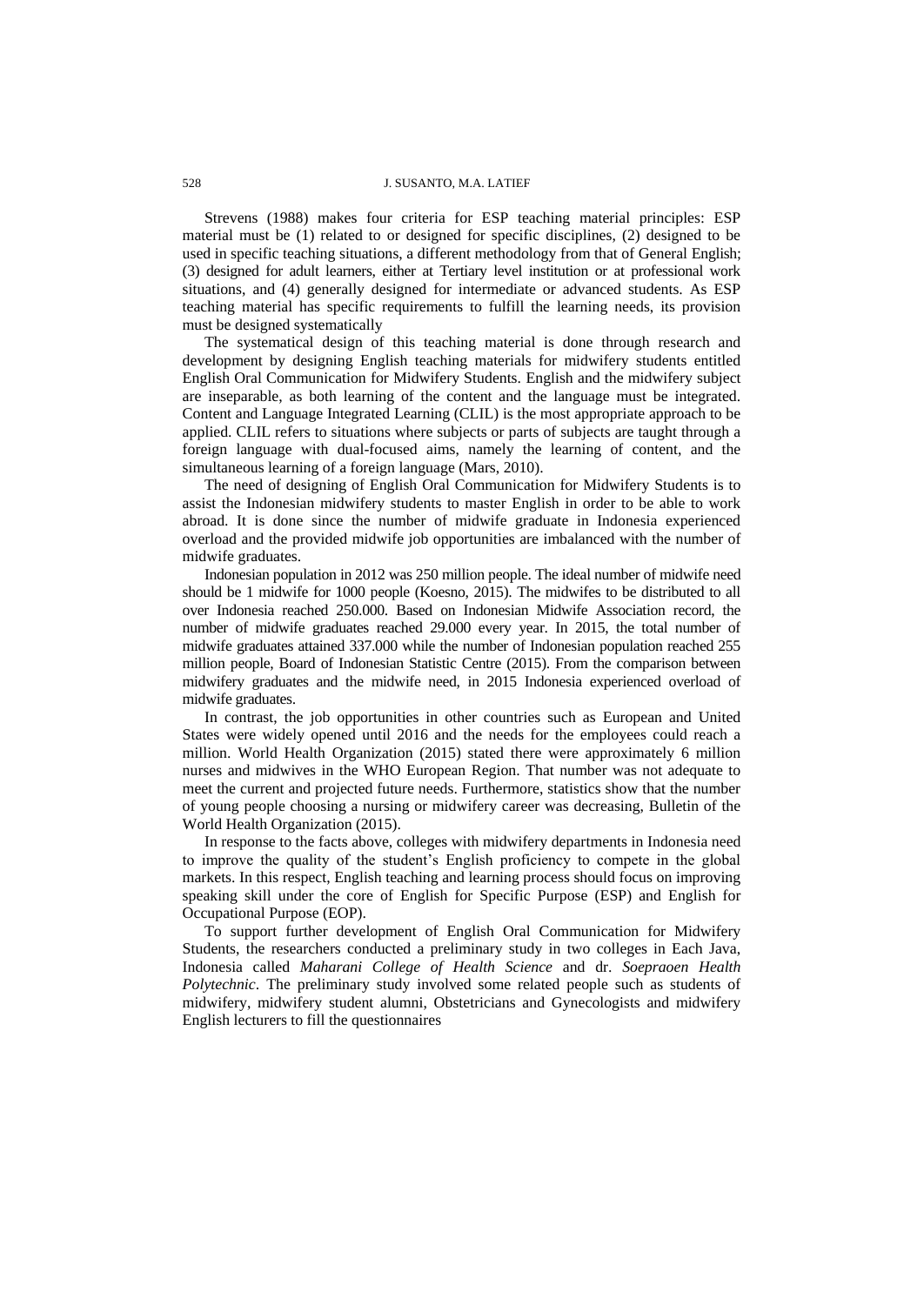#### **1.1 The result of preliminary study**

The questionnaires were distributed to 73 midwifery students in two different campuses. The answers of midwifery students for question 1 show that it is important to improve their speaking ability (80.8 % said very important and 19.17 % said important). The answers for question 2 show that most (79.5%) said they had uninteresting English teaching materials. The answers for question 3 show that the teaching material needs improvement, (79.5% said improvement is really needed and 20.5% said it is needed). The answers for question 4 show that most (75%) of the students said teaching material needs to focus on the capability of speaking. The answers for question 5 about the speaking activities show that 54.8% of students liked role-play speaking model, 26.0% liked discussion model while 19.2% liked memorizing dialogue model. The answers for question 6 show that all of them were interested in mastering speaking.

The answers to question 1 from 55 alumni of midwifery department working in 4 different hospitals show that most of them (89%) handled foreign patients. From the answers to question 2 it is found that English learned in campus can support their job. From the answers to question 3 it is found that reading must be taught dominantly. For question 4 different answers were found; 33.3% learnt reading in campus, 13.3% learnt speaking, 53.3% learnt grammar and vocabulary and nobody said that they learnt listening. From the answers to question 5 it was found that English in midwifery department needs to be matched with their occupation.

From the obstetricians and gynecologists selected as the respondents several answers were found; (1) the mastery of English oral communication is needed by midwifes to help their job every day,  $(2)$  the mastery of English helps them practice independently,  $(3)$ active use of English could help their job maximally, (4) sometimes their midwifes had foreign patients speaking English, (5) most midwifes are not really capable of handling the foreigner patients speaking English.

From five lecturers involved in answering the questionnaire it is found that (1) 80% of the lecturers said the existing material was not good enough, (2) the objectives of the available material to achieve the language skills was not clear, (3) the available material did not have a good topic order and discussion in every unit, (4) the students find it difficult to understand the available material, (5) the teaching material which is focused more on specific language skill such as speaking is needed, (6) the material that focuses on speaking skill could make the students learn well and useful for their future.

The findings from the needs analysis were used as the basis to develop this material as the teaching English sources with contextual situation especially for the students of midwifery prepared to involve working with foreign gynecologists or obstetricians. For Indonesian Migrant Worker Recruitment Services responsible for sending employees to foreign countries, this teaching material can be used as a reference of training for their employees.

#### **1.2 The content of the teaching material**

The development of this teaching material is based on the learning principles of second language learning to make this teaching easy to understand. Its design is adapted with the students" background knowledge and set in chronological order based on the knowledge needed by midwifery. The final product of this study is English oral communication material for midwifery students to enhance students" speaking skill and to accommodate the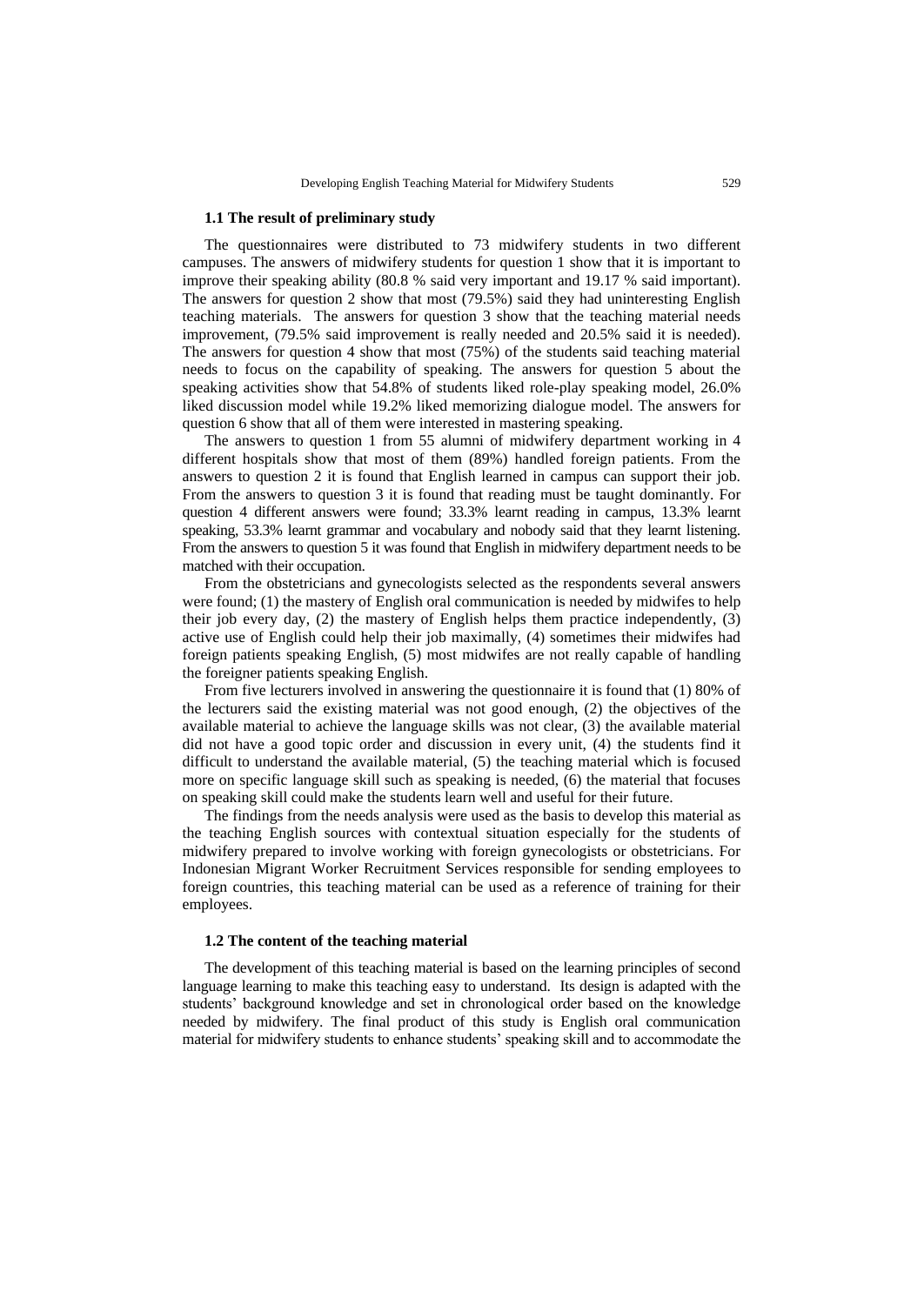learning needs for occupational English for midwifery students emphasizing on speaking skill for one semester of midwifery students. This teaching material is designed in the form of student book and audio visual for additional material.

The speaking activities in the student book cover Snapshot, Conversation in Context, Language Function and Grammar, Video viewing, and Word Power Exercise. *Snapshot*  leads the learners ready to learn by introducing the topic of the speaking in the form of pictures and vocabulary to activate the schemata of the learners, a cognitive framework or concept that helps organize and interpret information (Piaget, 1980), a learning theory in constructivism, in which the teachers assist the students to acquire their own understanding of the content (Bauersfeld, 1995).

Conversation in Context is a dialogue between two characters or more using a specific topic in the snapshot. The purpose of presenting this part in each unit is to introduce language function to be used in the contextual communication. This underlies the theory of communicative language teaching and communicative approach which suggest that learners learn the grammatical form through meaning. Thus, learning activities are selected according to how well the learners engage in meaningful and authentic language use, (Richard & Roger 2006). This activity is ended by practicing language function in speaking exercise.

Language Function and Grammar help the learners state their idea or express anything in their mind to communicate with others; to ask the ability, to request, to get permission etc. To do so, the theories of modal such as *can* and *could* are introduced to the learners. This underlies the theory of communicative language teaching by Richard (2007) who states that target language can be presented in communication through the context. To facilitate the learners with easy learning, the deductive approach is applied in teaching language function and grammar. Thornbury (2004) argues that in a deductive approach typically language function and grammar rule are first presented and followed by examples in which the rules are applied.

Video viewing provides aural input to serve as the foundation of language acquisition and to facilitate learners to interact in spoken language. This video presentation is made in such a way since it is difficult to exercise listening comprehension without being accompanied with visualizing the picture and the real demonstration of midwife tutorial. As it is stated by Parsons (2006), the visualizing strategy refers to the act of a reader creating pictures in their mind based on information they read or hear.

Word power exercise is designed based on midwifery terminologies which are related with the topic of speaking in the presented unit. Richard and Renandya (2002) point out that vocabulary is a core component of language proficiency and offers a lot of foundation of how well learners speak, write, read, and listen. It can be concluded that learners mastering numerous vocabularies will surely have fine proficiency of speaking. However, to acquire new vocabularies learners of this product need a strategy. Cook & Mayer (1983) propose an extensive taxonomy of vocabulary learning strategies such as social strategy (SOC), determination strategy (DET), and memory strategy (MEM) by relating new vocabulary they have got and their existing knowledge.

### 2. THE STUDY

This study employed Research and Development to develop English Oral Communication Material for Midwifery Students following Borg and Gall (1983:772) model involving 10 steps: (1) Research and informational collection, (2) Planning, (3) Developing preliminary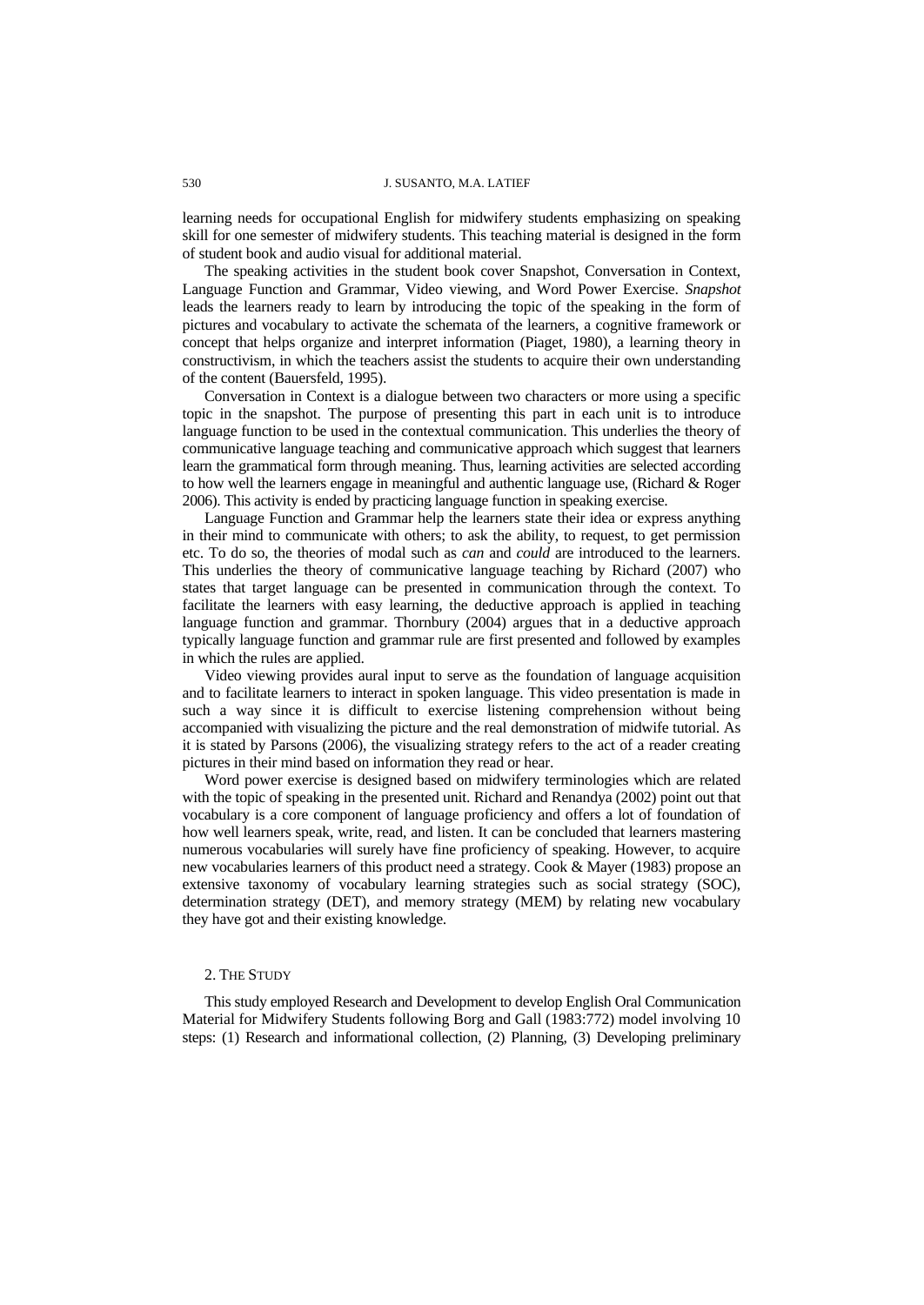form of product , (4) Preliminary field testing, (5) Main product revision, (6) Main field testing, (7) Operational product revision, (8) Operational field testing, (9) Final product revision, and (10) Dissemination and implementation. Those 10 steps can be simplified based on the need of the development. Gall et al (1996) argued that the original tens step of R and D process is actually appropriate for industry and has been limited to the first- seven steps for educational purposes. Some educational researchers have pursued the seven step processes of fields testing, evaluation, and improvement and have resulted in a valid product. This model is taken in this study. While for the instructional design model, researchers pursue Dick and Carey model (2005:1) which covers 10 steps: (1) Assessing Needs to Identify Goals, (2) Conducting Instructional Analysis, (3) Analyzing Learners and Contexts, (4) Writing Performance Objectives, (5) Developing Assessment Instruments, (6) Developing Instructional Strategy, (7) Developing and Selecting Instructional Materials, (8) Designing and Conducting Formative Evaluation of Instruction, (9) Designing and Conducting Summative Evaluation, and (10) Revising Instruction.

The researchers synthesized the model of instructional design into 8 steps: (1) Needs analysis and proof of concept, (2) product planning and design, (3) Proto type development, (4) Expert Validation, (5) Preliminary Field-testing, (6) Product revision, (7) Main Field Test and (8) Revision of final product and product development. (See figure 1). The simplification of the model is done due to three factors; 1) time constraint, 2) academic rule constraint and research need, and 3) financial constraints.



Fig. 1 Instructional Design Model (R&D) Process Adopted from Dick and Carey model (2005) and Borg and Gall (1983)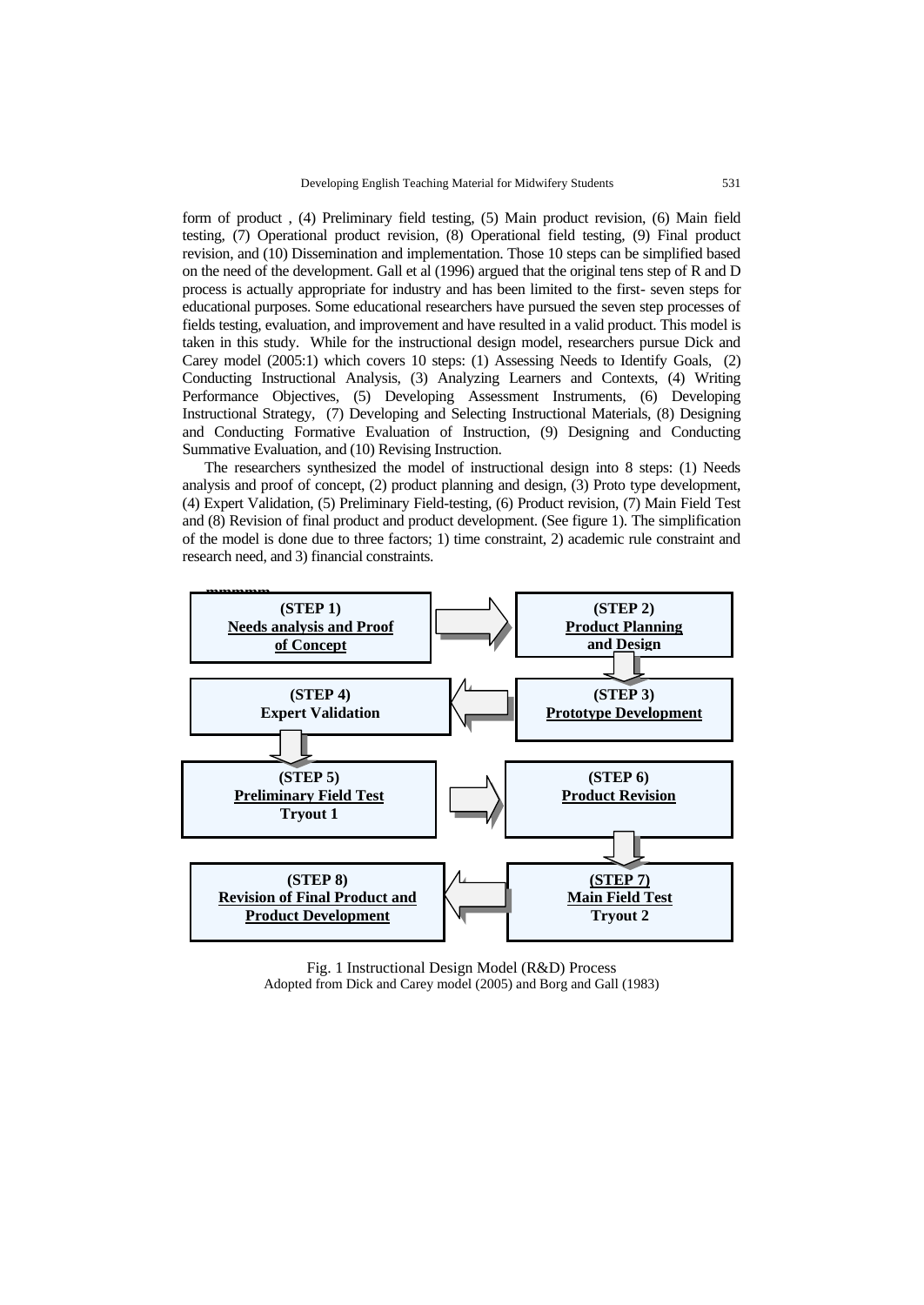#### 532 J. SUSANTO, M.A. LATIEF

### **2.1. Need analysis and proof of concept**

 The purpose of needs analysis and proof of concept is to find out the needs of the materials for midwifery students. This activity was done by distributing questionnaire to students of midwifery, midwifery alumni, head of midwifery in maternity clinic, obstetricians and gynecologists and English lecturers teaching at midwifery departments.

### **2.2 Product planning and design**

 A plan for developing English Oral Communication Material for Midwifery Students was based on the findings from the needs analysis. *Daily Hand Book of Midwife, National Standard of Midwifery Diploma III Education Program* issued by Association of Indonesia Midwife and Association of Midwifery Education Institution (2012) were reviewed as the theoretical basis to develop the material.

## **2.3. Proto type developments**

In choosing the content of the teaching material , the writer involved related experts such as senior midwives, obstetrics, and gynecology specialist to give input of content such as preconception care, sign of pregnancy, healthy pregnancy, prenatal care, Vaginal birth (Phases of labor), post natal care, and family planning and healthy baby. Midwifery terms and midwifery text books were also reviewed to know the real world of midwifery science.

The supporting material of language function and notion was taken from *Language Function Academ*y by Kate Kinsella (2005), while the grammars used in this teaching material were adapted from Betty Schrampfer Azar"s (2003) by matching with the use of language function and notion. The vocabularies were taken from midwifery hand book.

The first step of developing the teaching material was setting on the topic arrangement and the number of units. The topic in each unit was set in chronological order based on the work of midwives. The second step was to choose and determining language items used in each unit. The third step was to settle on the conversation model and exercise. The fourth step was to determine the appropriate approach of using this product. The most appropriate approach to be used in designing this product is CLIL (Content and Language Integrated Learning) which refers to situations where subjects or parts of subjects are taught through a foreign language with dual-focused aims, namely the learning of content, and the simultaneous learning of a foreign language (Mars, 2010). This approach is considered appropriate as the learners learn English as foreign language. The final step was determining midwifery terms used in all activities in sub-units.

#### **2.4. Expert validation**

After the prototype was completely designed, the draft of the teaching material was validated by the experts of language item organization and content. The language item organization such as the vocabulary, speaking, grammar focus, listening, exercise, book objective, and subject was validated by one of lecturers from Machung University of Malang, and Midwifery contents were validated by obstetricians and gynecologists from Poltekkes (Health Polytechnics) Rs. dr. Soepraoen and Stikes (Colleges of Health Science) "MAHARANI in Malang East Java Indonesia. They assessed the topic coherence in each unit such as female reproductive system, preconception care, sign of pregnancy, prenatal care, child birth process (phases of labor), post natal care, family planning and healthy baby.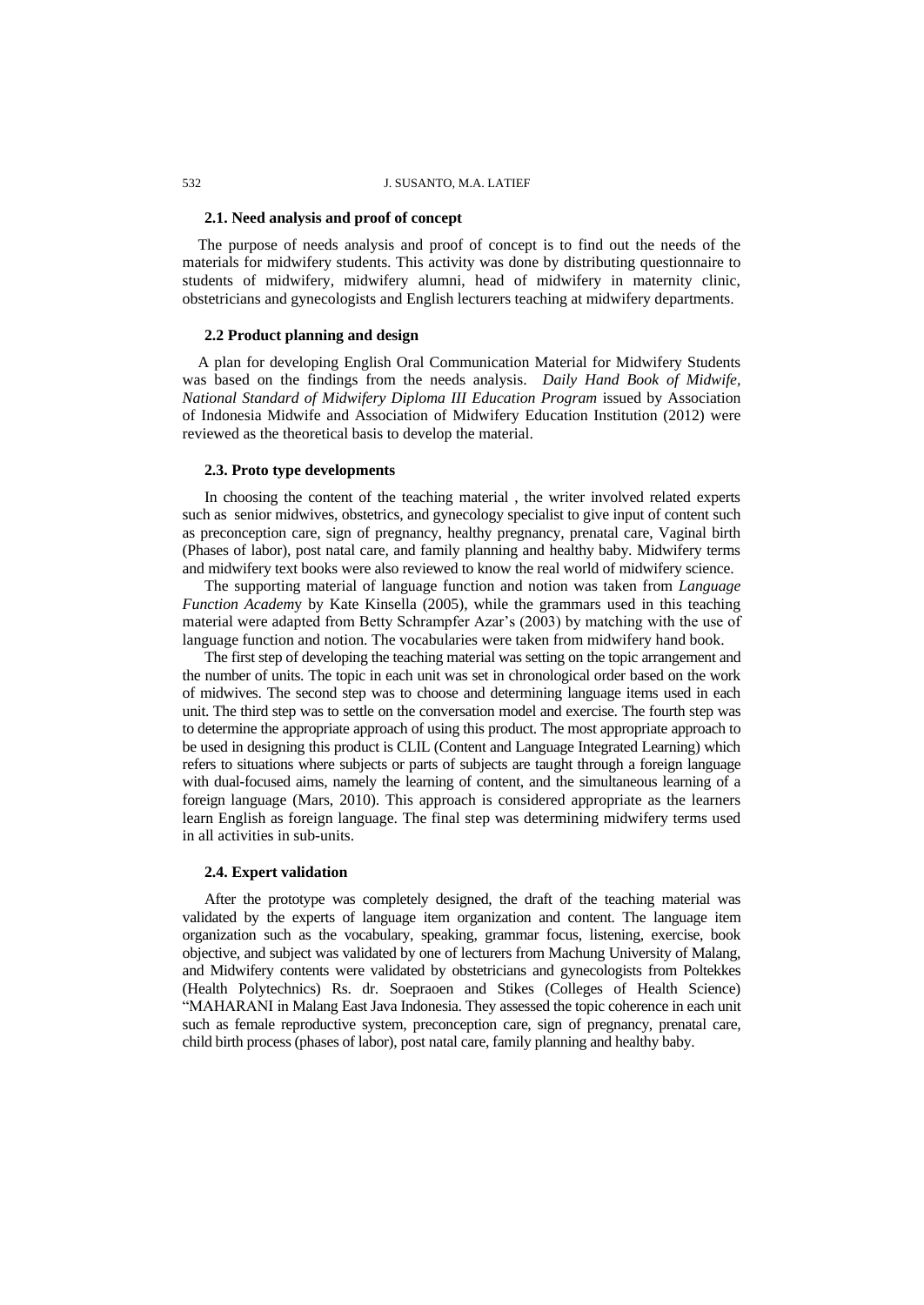### **2.5 Preliminary field test / Try out 1**

 The purpose of try out 1 is to get feedback to improve the quality of the developed teaching material. In the implementation stage, four units were tried out to 60 midwifery students of Poltekkes, dr. Soepraoen Malang, involving 2 English lecturers to teach the students in 8 meetings. During the try out, the researcher observed the activities in the classroom: the reaction of the students and lecturers while using the teaching material to decide its applicability in the classroom. The result of the observation was used to solve the weakness of the developed teaching material.

#### **2.6. Product revision**

 Product revision was made to improve the quality of the book by reducing some weaknesses and adding needed things before being tried in the main field test or tryout 2. The basis of revision was taken from the questionnaire given to the students in tryout 1, lecturers' interview and researcher's observation as well.

### **2.7. Main field test / Tryout 2**

 The main field test or tryout 2was carried out in wider scope to gather additional information or data to accomplish the developed teaching material. The purpose of this stage is to record more information shared by practitioners or lecturers who evaluated the developed teaching material after being revised. When the preliminary field test or try out 1 was conducted, the feedback and evaluation were taken from one university which covers 60 students and 2 lecturers only. This is not enough based on Borg, & Gall steps (1983). The try-out should be repeated twice and the scope must be wider to get more feedback and information from the revised product. In this step the researcher used 3 classes consisting 90 students from different universities and 3 lecturers taught in different sessions by practicing unit 1 to 9 (complete unit of the product) of the developed teaching material. After the process of the main field test or try out 2 was over, the questionnaires were distributed to the students and the lecturers to get richer feedbacks.

#### **2.8. The final revision of the product**

 The final revision of the product was made based on the input from the main field test or tryout 2 obtained through questionnaire distributed to 90 students and 3 lecturers and the result of observation done by the researcher as well. The questionnaire for the lecturers helped identify the content of final product and questionnaire for the students to see how they perceive the effectiveness of each language skill and their component applied in every unit. Finally, the result of observation was used to strengthen the finding from both the questionnaire for the lecturers and students.

#### 3. RESULTS AND DISCUSSION

According to the experts on content of language aspect, the video viewing has relevant topics for the students learning midwifery. It has authentic contexts provided with questions that challenge the student"s listening competence. As the speaker (native) speaks at the normal speed rate of speech, this is likely to be challenging to beginner students and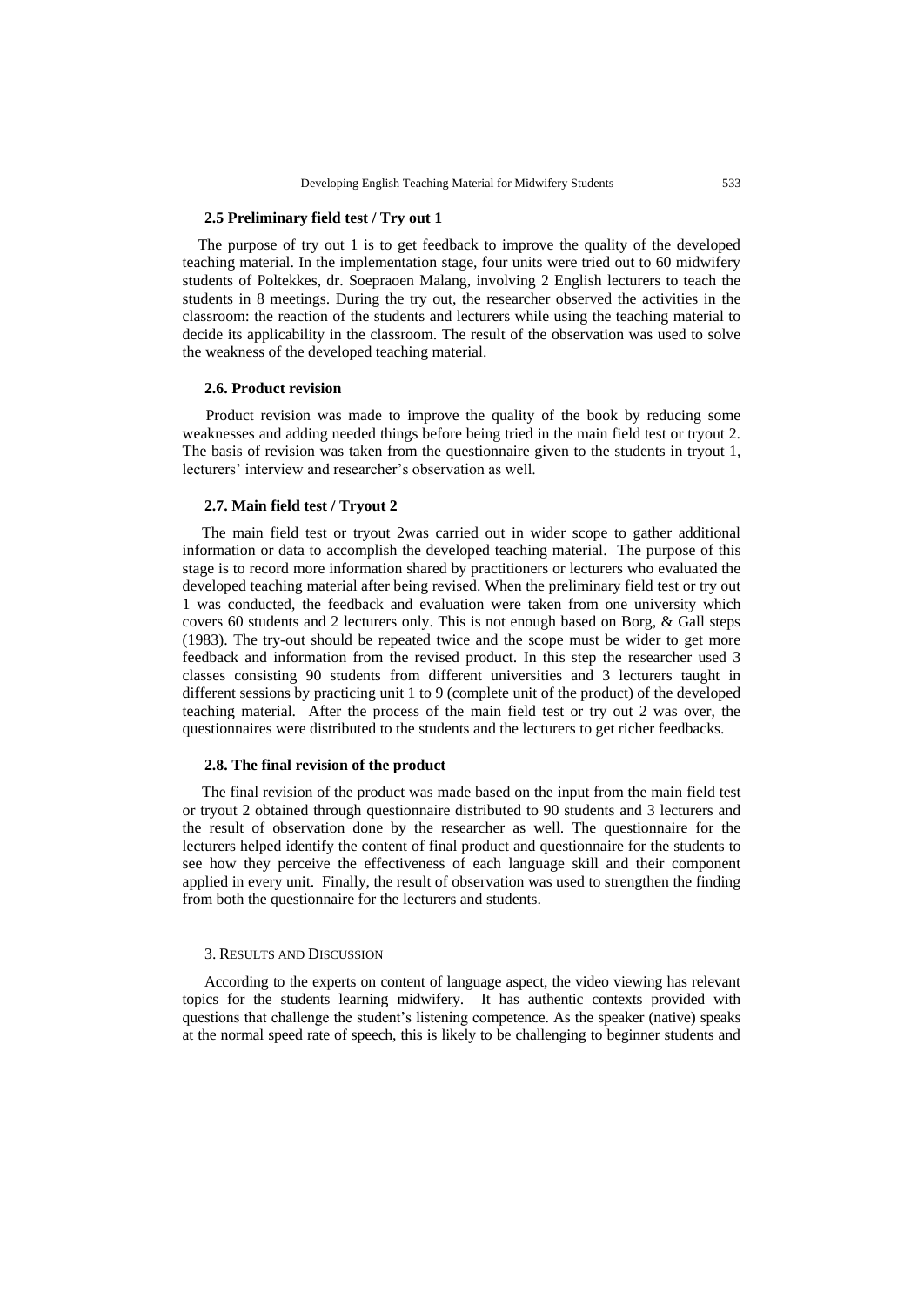can improve students" linguistic competence including stress, intonation, and form. Speaking tasks and activities in this teaching material predominantly promote studentcentered activities (doing role play, retelling the text, working in pair, and discussion, etc), the role of the teacher is facilitating students' learning activity and maintaining favorable learning; (a) encouraging individual student to participate in the task, (b) giving feedback to their performance, (c) helping them with new vocabulary, structure, etc. and (d) introducing students with learning objective.

Vocabulary tasks have been designed in some interesting ways: multiple choices, word matching, and word defining. These objective tasks help the teachers assess students" vocabulary competence quickly and diagnose their problems. New lexical items appear in every unit to enrich students" vocabularies. The tagging of vocabulary list at the end of the teaching material helps the students learn easily.

The grammar points presented in this teaching material are contextualized with the topics and are adapted to the students" semester. This makes it easy for the students to understand the structure. The grammar points are presented briefly and followed by examples and explanation. The form and function applied in this teaching material are made in balance and are taught inductively as this teaching material is designed for oral communication.

The subjects and content of the teaching material are clearly organized to deal with midwifery and students "background knowledge. The exercises are clearly instructed for the students. It begins from simple to complex exercises. In addition, the exercises foster students' speaking skill (such as fluency). Accuracy, on the other hand, is provided through grammar structure and word power.

Some improvement needs to be done. (1) The explicit listening script has not been available at the book appendix. Providing the explicit listening script could help the students cope with their listening difficulty, (2) the limited space of grammar explanation requires the teacher to provide extra time to explain, (3) the learning objective has not been explicitly made in part of the unit, and (4) certain topics could make the students whose English level are beginner get difficulty.

The Experts who validated the midwifery contents suggested that unit 5 entitled "prenatal cares" be criticized on the presentation of the dialog. They said the dialog did not expose too much the risks of pregnancy. The risks of pregnancy in every trimester must be discussed as much as the discomfort during pregnancy and they suggested adding the dialogues of the risk factor of pregnancy in every trimester such as the first trimester, the second trimester, and the third trimester.

From the result of the tryout I, it is found that (1) the material is attractive enough, (2) some of the students (16.7%) find it not difficult, although the rest find it difficult, (3) most of the students (73.3%) find that the steps of delivery are very good, (4) most of them also find the material useful, and (5) most of them find the material practical.

From the observation during try out 1, it was found that most of the students were very enthusiastic when seeing the picture in the snapshot. They were able to understand what the pictures mean, since the pictures in the snapshot were designed appropriately with their background knowledge, although they got difficulty to apply the conversation exercise in the first meeting. They were familiar with the pictures and how they should work though they did not have enough vocabularies to assemble words a sentence. After being helped by the teacher by supplying the synonym of the words, they began speaking by making some pauses. Finally, they felt happy and proud to be able to talk about their midwifery knowledge in English.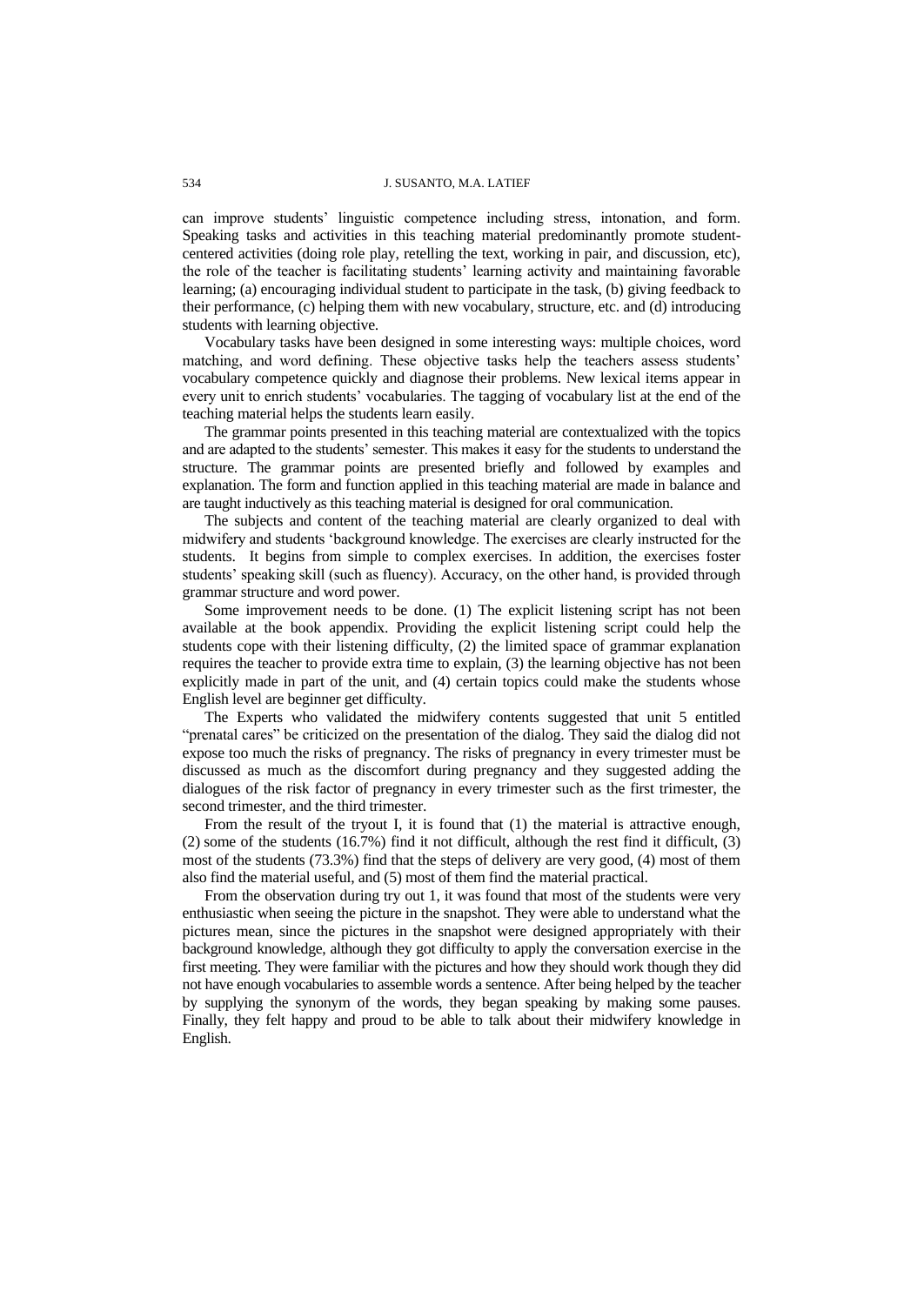Grammar focus was reacted positively by some of the students. The rest thought that grammar activities would be boring at first. The lecturers successfully enlivened the class situation by applying inductive method although it was still hard for them to apply it in the conversation exercises. They did not apply the grammar well in their conversation and a lot of feedbacks were given by their lecturers.

Word power was responded negatively and became the problem for them. The students in the two classes found it confusing and hard to do exercise in word power. Some vocabularies borrowed from Latin and having similar sounds with English could be understood directly. The word *delivery*, for example, was translated lexically to become *sending* but in the midwifery term it means *giving birth*. This made them little frustrated to practice the vocabularies in conversation. This case became an important note of researcher for the subject of revision.

Video viewing was responded outstandingly positive. They looked enthusiastic and spirited to pursue the listening and viewing activities using the audio visual, as in the video viewing activity the narrator presented the topics not only using their authentic language skill but also using their gesture. This makes the questions presented in the teaching material easy to be answered although some students sometimes asked their lecturer to repeat or turn the tape more than once. The speaking practice taken from the listening text as well as picture from the video was also done well by the students. They could even make different models with the same context of the text.

From the result of preliminary field test or tryout 1, among 5 items of the questionnaires containing attractiveness, difficulty level, usefulness, delivery steps, and practicality of the teaching material, only difficulty level was responded negatively by the students. More than 50% of them found the teaching material too difficult especially on the vocabularies in word power and snapshot.

Based on the information from the questionnaires, interview, and observation, the teaching material revision was conducted focusing on the vocabularies used in word power and snapshot. The word list was then provided at the appendix to assist the students to work independently when finding difficult words and to make them fluent in speaking practice.

The result of Tryout 2 shows that (1) the teaching materials was attractive, (2) the teaching material was rated not difficult by 54.9% of them, difficult enough by 37.4% of them, (3) most of them found the steps of teaching material delivery good enough, (4) they found the teaching material useful, (5) half of them found the material easy although the other half found it difficult.

From the 3 lecturers after Main Field test of the product, it is found that the reaction of the midwifery students toward the teaching material is positive, the difficulty level of the teaching material is appropriate, the teaching material was considered to be comfortable, the teaching material is easy to be used, and the order of sub-unit presentation in every unit is good.

The result of main field test or tryout 2 and researcher's observation show that no more serious weaknesses were found, so the final teaching material of English oral communication material for midwifery students are ready to be used.

### 4. SUMMARY

This study produces the teaching materials of English Oral Communication for Midwifery Students by adopting Dick & Carry instructional design model involving 8 steps. The topics used in every unit in this teaching material are set on the basis of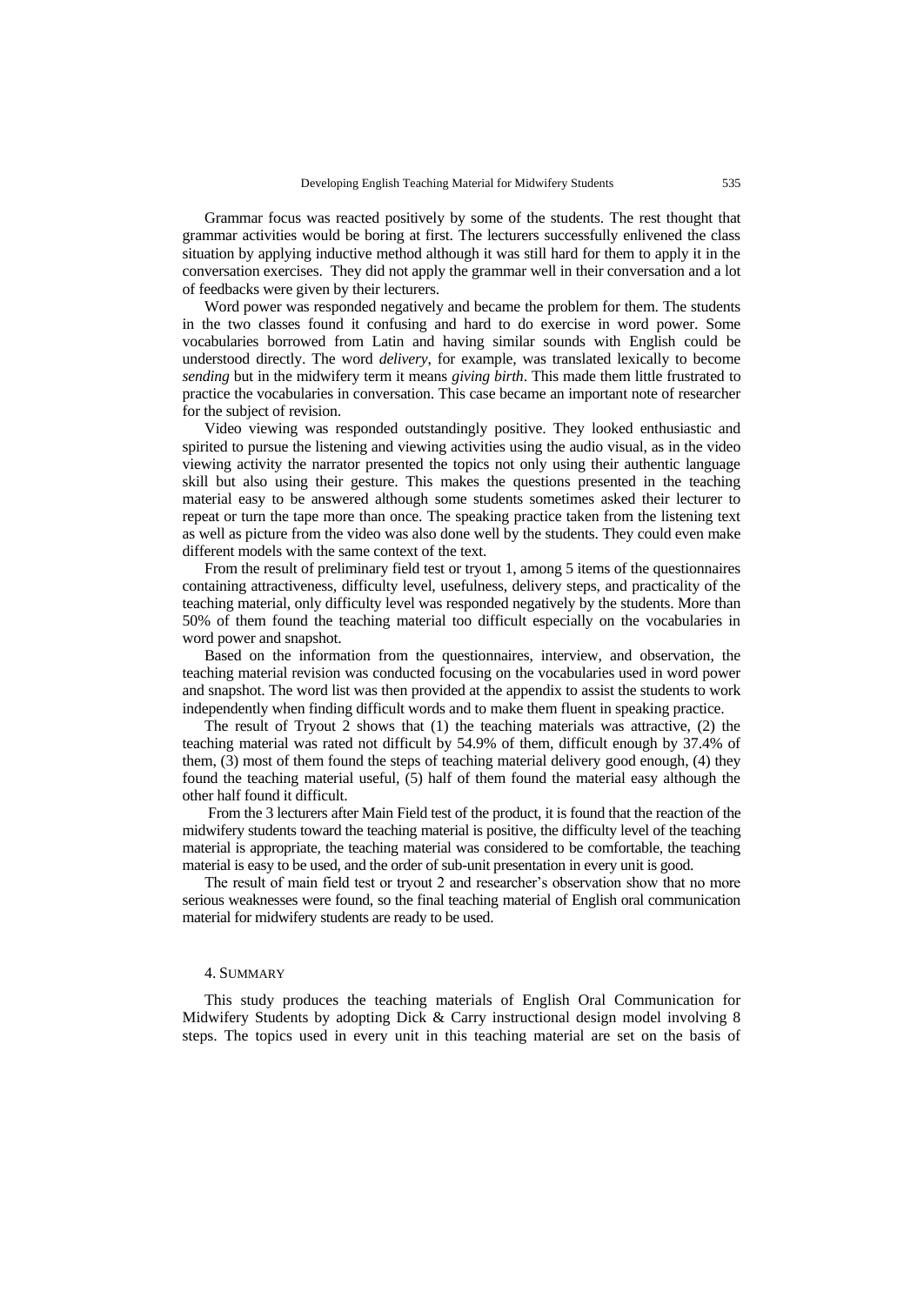#### 536 J. SUSANTO, M.A. LATIEF

midwifery curriculum and jobs which should not be randomly presented. The topics and the contents as well as the language use in one unit are designed in such a way to support students' understanding to do the activities in the following units.

The strength of this material is on the integrated model of topic presentation in every unit discussed in all sub-unit activities. Furthermore, the applications of the activity models are supported by the constructivism learning theory introduced by Piaget (1980) who argued that human acquired knowledge and meaning from the contact between their experiences and their thought. In another word, it can be said that learning should not begin from zero. Instead, the students use the information they get to acquire more knowledge. This way helps the students understand easily further explanation by the lecturers. This product fills the gap of English speaking learning needs of midwifery students who are prepared to work in international maternity clinic and hospital in local and foreign countries as well. This is done by providing various model of speaking practice designed on the authentic situation of the midwife work.

Difficult word lists are presented at the last page of the product to help students cope with difficult vocabularies while doing the activities. The lists of difficult words are set specifically in the order of units and topics to help the students in searching for complex words. The listening section in this product is not only presented in the form of audio but also in the form of visual presentation. Hence, they can help the students listen and see the true-life context, gestures, and demonstration to ease them to learn pronunciation, word stress, and intonation.

Despite the strengths, this teaching material as the result of the study has some weaknesses. The weak point is found on the leveling of the teaching material user. This teaching material is designed only for general students of midwifery department taking English. And as the course requirement and the student input in every university may be different, those who use this product should adjust the material and still keep up with the difficulty level of this product.

Another weakness is related to the assessment of teaching material as this teaching material is not provided with assessment section. It is the job of the teachers to create their own technique of assessment. Finally, to enhance this teaching material quality for the student learning needs, more feedback from related parties such as students, teachers, supervisors, linguist and medical expert are needed.

#### **REFERENCES**

- Association of Midwifery Education Institution and Association of IndonesiaMidwife 2012 *National Standard of DIII Midwifery Education*
- Bauersfeld H. 1995. "Language Games" in the Mathematics Classroom: TheirFunction and Their Effects", in P. Cobb & H. Bauersfeld (Eds.), *The Emergence of Mathematical Meaning: Interaction in Classroom Cultures, Hillsdale,* US-NJ: Lawrence Erlbaum: 211-292
- Borg, W. R & Gall. M., D. 1983. *Educational research an introduction* New York and London, Longman Inc.
- Colston, R. D. 2008. *The relationship between emotional ntelligence and academic achievement: implications of birth order based on social rank for nontraditional adult learners.* Ph.D. Thesis. Capella University